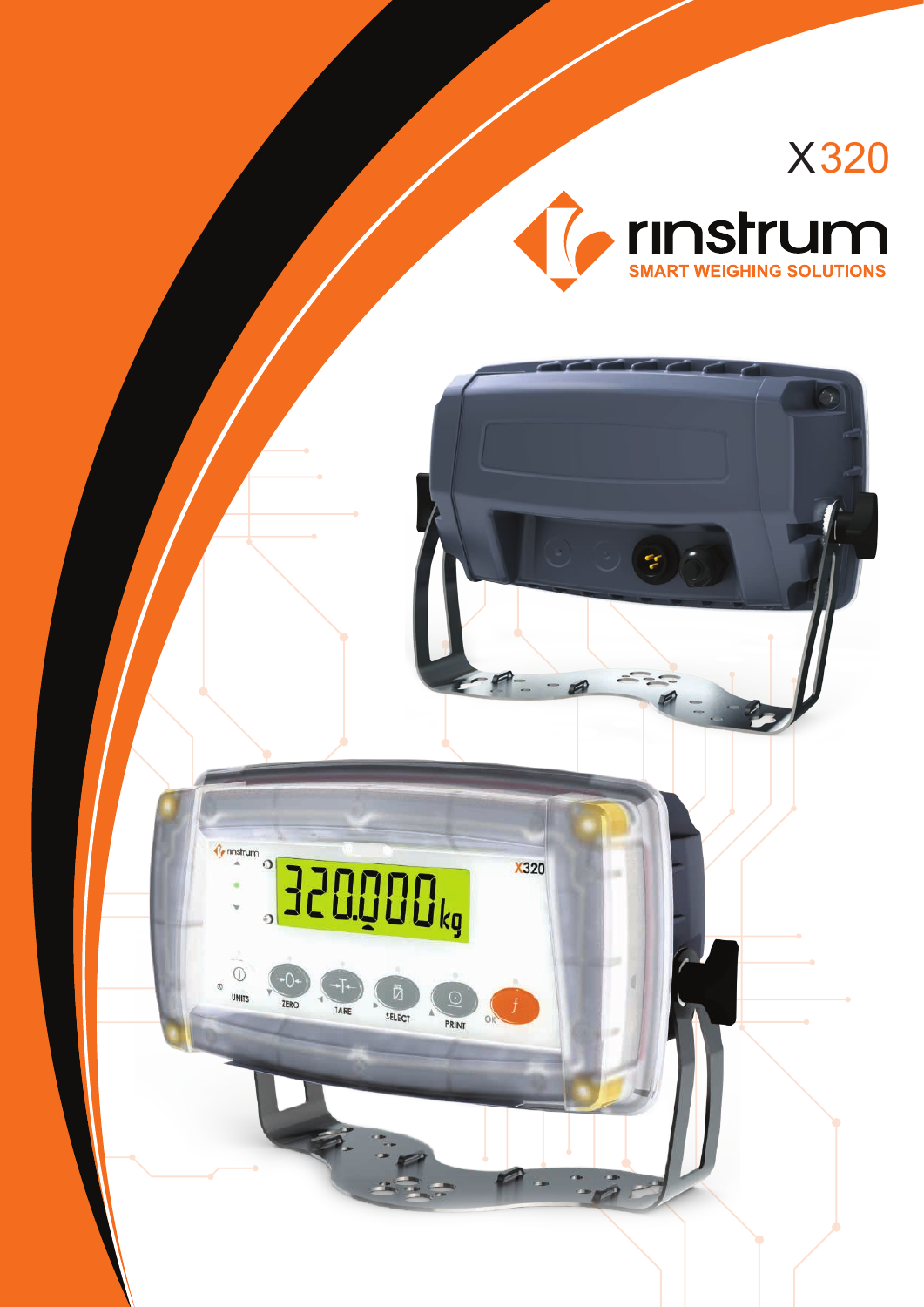

- Capacitive keys with no moving parts
- No glued membrane to fail
- No traditional keypad to damage
- No external parts using adhesive
- **Sturdy design with enhanced wall strength**

## **Constructed of a High Tech Plastic Alloy**

- **•** Food grade
- Chemical resistant
- **Temperature and UV resistant**
- Impact resistant Drop test, Hammer

The use of a capacitive keyboard allows the front panel to be constructed as a single piece. The X320 keypad senses an operator's finger, whether gloved or not, from the inside of the enclosure. There are no moving parts to wear out, no glue to deteriorate and no keypad tails to fail due to vibration or corrosion. The strength of the single front fascia increases the durability of the instrument, protecting the LCD and electronics from external impacts.



# **An IP68 & IP69K approved housing**

| <b>IP68 PASS REQUIREMENTS</b>                                                                                 | <b>IP69K PASS REQUIREMENTS</b>                                                                                                                                                                       |  |
|---------------------------------------------------------------------------------------------------------------|------------------------------------------------------------------------------------------------------------------------------------------------------------------------------------------------------|--|
| First Digit IP6 Test:                                                                                         |                                                                                                                                                                                                      |  |
| 8 Hours in a dust chamber with a<br>vacuum hose attached to the housing to<br>try and draw dust into the unit |                                                                                                                                                                                                      |  |
| Second digit IP 8 Test:                                                                                       | Second digit IP 9K Test:                                                                                                                                                                             |  |
| 1 hour of submersion<br>under 2 metres of water<br>no ingress of moisture                                     | Unit is protected against ingress/damage dur<br>pressure steam cleaning. Hot water sprayed as<br>housing from every direction at very high pressure<br>cause damage (only applies to din 40050 part) |  |







*2 kPa Vacuum - 8 hrs 10,000 kPa - 80 °C*

# **View300 for fast simple Indicator setup via a PC**

View300 is PC software that displays the complete menu structure of the indicator with convenient drop down menus for setting selection. Use View 300 to:

- Enter custom print strings using the PC
- Setup the indicator and save the configuration and calibration for maintenance purposes or load the RIS file onto multiple indicators
- Create a real time graph from the log that is ideal for diagnostics

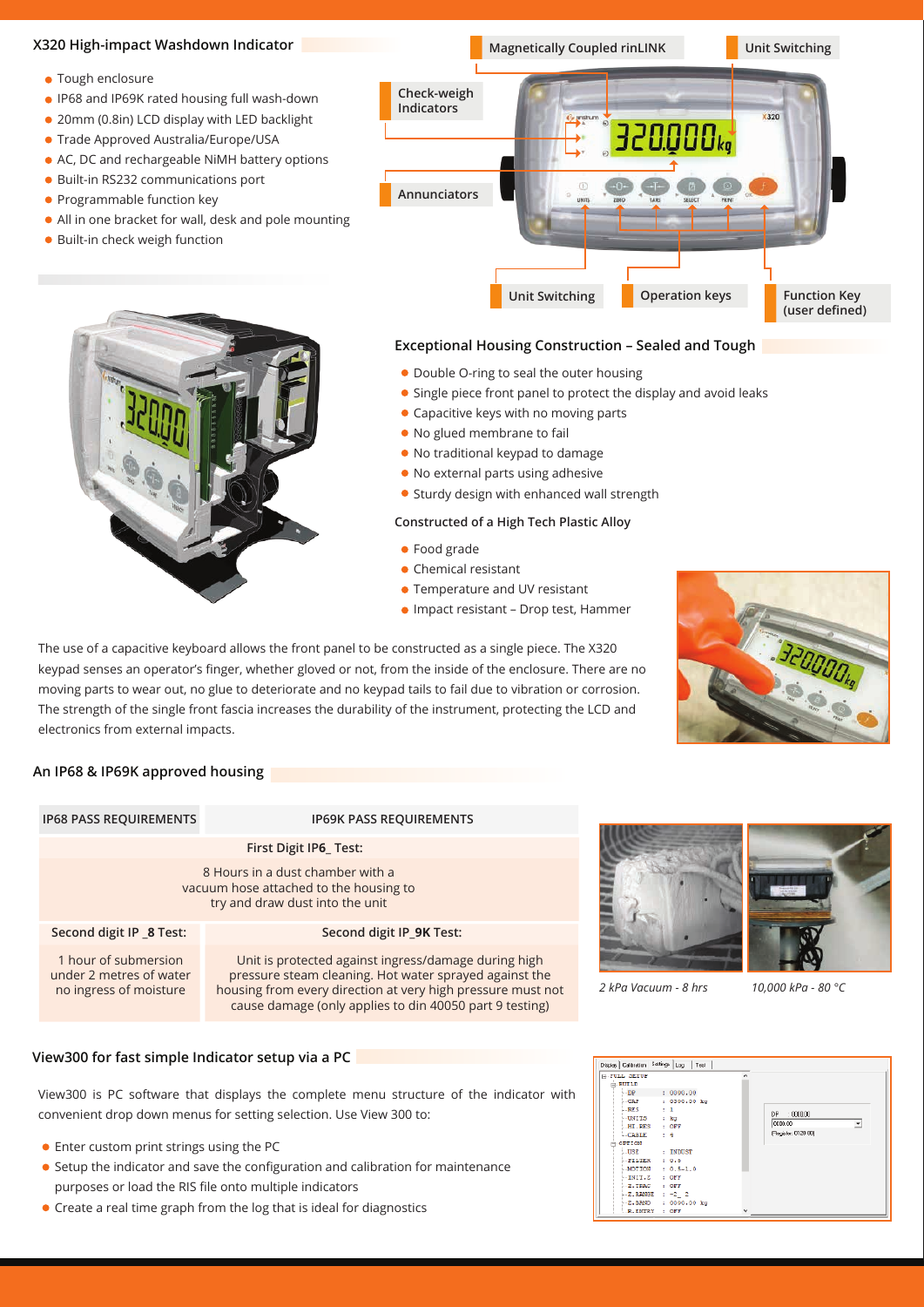

## **rinLINK for establishing a temporary connection to a PC**

The rinLINK provides an isolated optical serial connection directly on the front of the indicator. It is magnetically coupled for easy access in situ for updates/setup of the indicator, saving the installer time and effort.

The rinLINK can be used to download new firmware or provide the connection to the PC running Viewer for indicator configuration.

**Magnetically coupled rinLINK**



## **Firmware Features Isolated outputs**

The X320 supports a range of firmware options from basic weight display through to set points and custom printing. All the firmware is onboard, allowing for even easier upgrade in the field.

| K376                                                       | K378                                                       |
|------------------------------------------------------------|------------------------------------------------------------|
| RS232 automatic<br>transmit, network or<br>printer outputs | RS232 automatic<br>transmit, network or<br>printer outputs |
| Programmable<br>function key                               | Fixed to Check<br>weighing (5 products)                    |
| $\bullet$ Check weighing                                   |                                                            |
| $\bullet$ Counting                                         |                                                            |
| • Unit switching                                           |                                                            |
| Manual and Peak hold                                       |                                                            |
|                                                            |                                                            |

- Totalizing
- Auto tare
- **Live Weight**

- Over, Under, Pass
- High side driver up to 400 mA, allowing direct connection to PLCs and external actuators to be driven directly

## **Check Weighing**

- **•** Enable/Disable function
- Choose to check on Displayed/Gross and Net weight
- **•** Enter Over weight and Under weight
- Three coloured lights
- Annunciators on LCD
- Three outputs for
- external connections